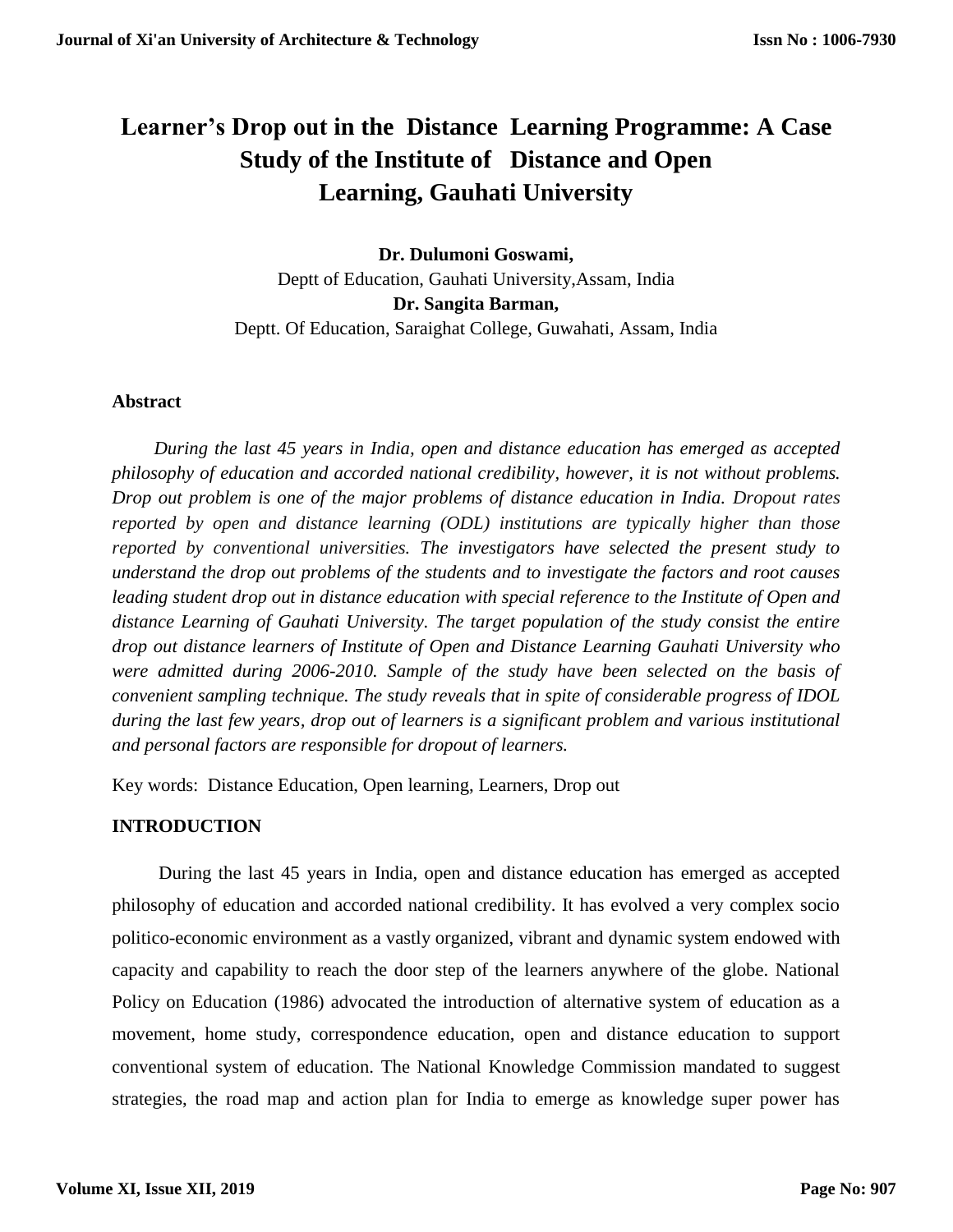analysed possible scope and opportunities for the ODL system to meet the current and future requirements for creating knowledge workers to drive world knowledge economy. It has recommended that the ODL system must get full support to reach out to all, including the differently able and disadvantaged people.

 Distance learning is an excellent method of reaching the adult learner. Because of the competing priorities of work, home, and school, adult learners desire a high degree of flexibility. The structure of distance learning gives adults the greatest possible control over the time, place and pace of education; however, it is not without problems. Drop out problem is one of the major problems of distance education in India. Dropout rates reported by open and distance learning (ODL) institutions are typically higher than those reported by conventional universities. Within ODL educational systems, dropout rates also vary depending on the educational system adopted by each institution and selected subjects of study. The problem of drop-out in distance education is widely recognised and has been subject to considerable investigation.

### **Conceptual Background**

Dropout is a frequently used term and most discussed topic in educational contexts. People share a general understanding of it, in spite of its complex nature. It can be looked into in a number of ways. Regularly speaking, it concerns with the students who start courses but do not complete them. In the area of distance and open learning, drop out has wider variation in its use. The study behaviour of distance students is different from that of campus based students and this alters dropout behaviours. There is obvious difficulty about the definition of the concept of dropout. Inactivity or non-submission of assignments to the institute does not necessarily mean a dropout. The generally understood meaning of dropout would not hold good in distance learning content as it does not do justice to the various ways in which distance students drop out of their courses.

A student who either voluntarily or otherwise ceases to be on the rolls of the institute is a dropout. He does not complete the course nor sits for the final examination for the degree or diploma of the University. In Indian context there are two types of dropout learners- firstly, dropped out because of compulsions including as family problems including ailment, unfavourable service conditions and high tuition fees etc. Secondly, because of voluntary reasons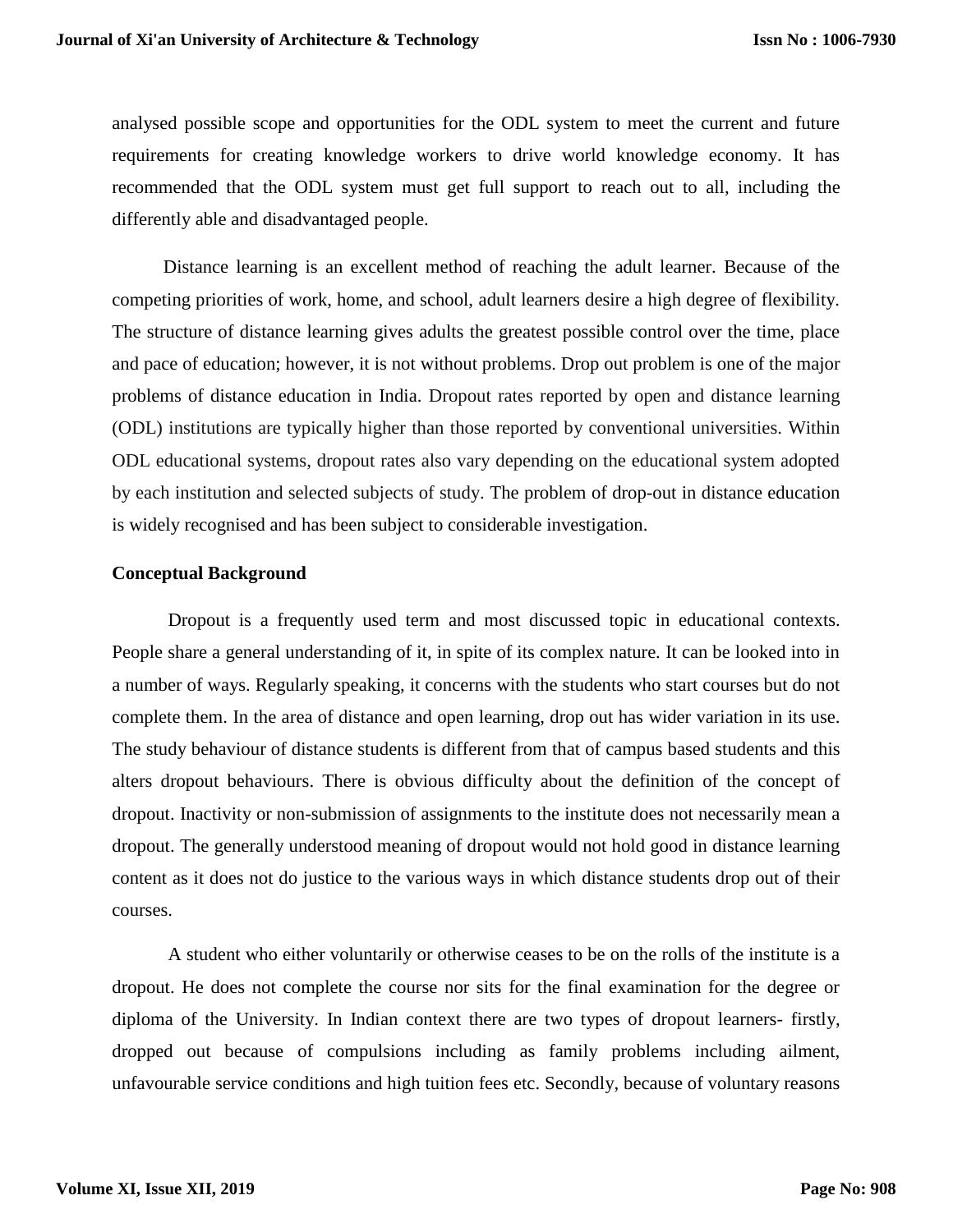such as uninteresting lessons, less contact with the teacher poor service by the institute, lack of regular college life and loneliness of the learner etc.

In the context of distance learning programme a great deal of research has been done regarding dropout in various educational settings. Much of the research on drop out problem consists of descriptions of casual factors attained through empirical research. New conceptual models are now being evolved recognizing the complex interplay of variables which interact over a period of time to produce dropout. Some of these are narrow and some are wider, covering the interaction of student, institutional and environmental factors.

### **Statement of the Problem**

 The investigator has selected the present study to understand the drop out problems of the students in the Institute of Distance and Open Learning of Gauhati University. The problem has been stated as " Learners drop out in the distance learning programme : A case study of Institute of distance and open learning , Gauhati University."

### **Objectives of the study**

The study was conducted with the following objectives:

- (1) To estimate the dropout rate of distance education learners in the Institute of Distance and Open Learning, Gauhati University.
- (2) To identify the causes of learners drop out in the Institute of Distance and Open Learning.
- (3) To what extent is student dropout due to intrinsic (related to the student) factors and to what extent is it due to extrinsic (non-student) factors? (e.g., study methods and materials)

### **Research Methods, Tools and Sample**

 In order to achieve the objectives of the present study the investigator has selected normative survey method. This method is generally used to ascertain what is the normal or typical condition or practice at the present time, solve current problems and to suggest some remedial measures. This is the most appropriate method to survey the current problem of drop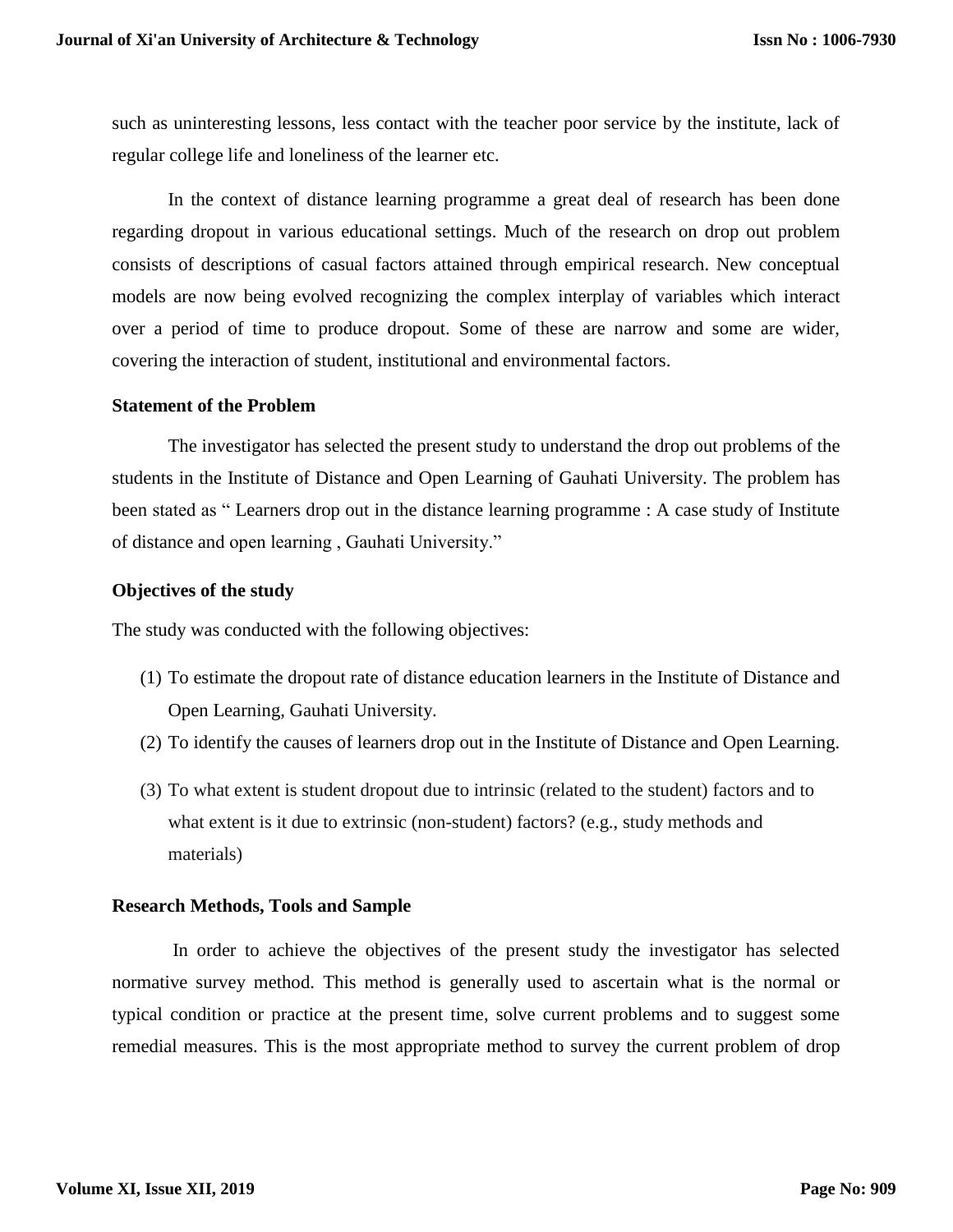out and the causes of students' dropout from IDOL, GU. Hence normative survey method has been applied for the study.

 To know the causes of dropout from distance learning, a self structured questionnaire was administered. The questionnaire prepared for the dropout was completely close ended and there were 10 items excluding prior information of the dropout sample. The items specifically related to dropout including student related factors, institutional factors etc.

To find out the rate of dropout the investigators personally collected secondary information i. e. number of students appeared in the examination and number of students pass out from the office of the statistical records of Gauhati University after seeking prior appointment with the Director of IDOL, GU. To collect the relevant information regarding the reasons of dropout the investigators first collected the address and phone numbers of drop out learners from the office of IDOL. After that they personally met the dropout learners. They were requested to response the questionnaire freely prepared for knowing the causes of their dropout from distance learning programme of IDOL. The investigators have collected the information from 146 male learners and 104 female learners on the basis of convenient sampling.

### **Findings and Discussion**

### **Objectiev-1**

 To know the dropout rate of the distance learners in the Institute of Distance and Open learning, Gauhati University, the investigators collected the required data from the office records of the office of the IDOL, GU. The data only for the last 6 years i.e. 2008-9 to 2014-15 have been collected for the purpose of the present study. The Institute of Distance and Open learning, Gauhati University has extended its Academic Programmes not only in Assam ,but also some other states like Nagaland, Tripura, Meghalaya, Arunachal Pradesh, Bihar, West Bangal, Jharkhand and Uttar Pradesh. However dropout rate in the various programmes is also alarming. The following table revealed the dropout rate of learners in various programmes from 2008-9 to 2014-15 which were collected in the year 2017. (Data for only some selected programmes have been presented).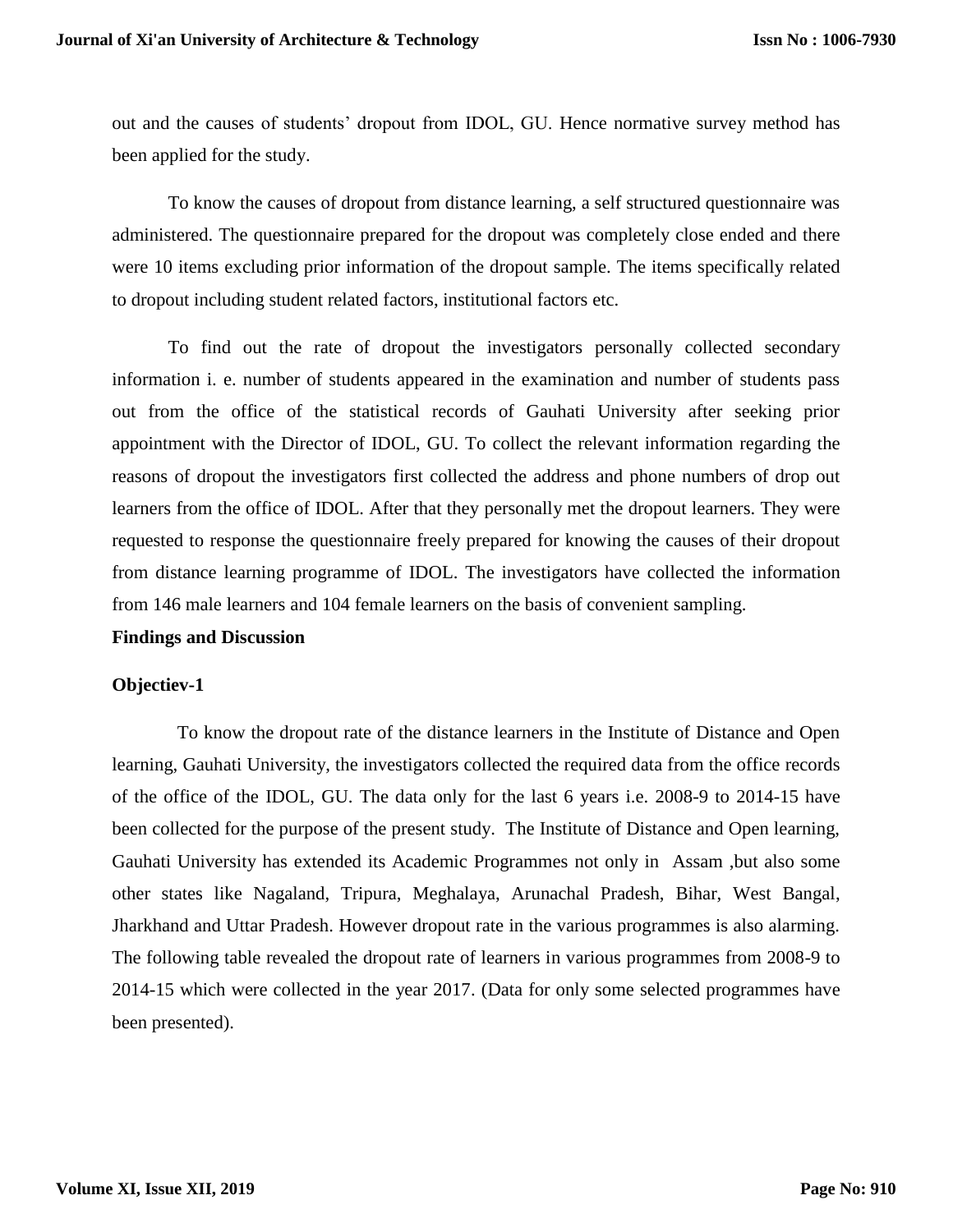# **Table –1**

# **Dropout rate of Learners (Session 2008-9 to 2014-15)**

| Sl.            | <b>Programmes</b>   | <b>Enrolment</b>               | <b>Drop Outs</b> | % of drop outs |
|----------------|---------------------|--------------------------------|------------------|----------------|
| No.            |                     | $(2008-9 \text{ to } 2014-15)$ | (2017)           |                |
| $\mathbf{1}$   | <b>MA</b> Assamese  | 3551                           | 245              | 6.9s           |
| $\overline{2}$ | MA English          | 1754                           | 166              | 9.46           |
| $\overline{3}$ | <b>MA Economics</b> | 787                            | 90               | 11.43          |
| $\overline{4}$ | <b>MA History</b>   | 624                            | 87               | 13.94          |
| 5 <sup>5</sup> | MA Pol.Sc.          | 2279                           | 161              | 7.06           |
| 6              | <b>MA Maths</b>     | 564                            | 35               | 6.20           |
| $\overline{7}$ | M.Com               | 1265                           | 22               | 1.73           |
| 8              | MA Philosophy       | 516                            | 25               | 4.84           |
| 9              | MA Bengali          | 326                            | 25               | 7.66           |
| $10\,$         | MA Bodo             | 713                            | 20               | 2.80           |
| 11             | <b>PGDSMM</b>       | 321                            | 68               | 21.18          |
| 12             | <b>PGDHRM</b>       | 1264                           | 190              | 15.03          |
| 13             | <b>PGDBM</b>        | 1232                           | 321              | 26.05          |
| 14             | <b>PGDJMC</b>       | 1048                           | 147              | 14.02          |
| 15             | <b>PGDFM</b>        | 169                            | 19               | 11.24          |
| 16             | <b>PGDIM</b>        | 54                             | 15               | 27.77          |
| 17             | <b>PGDBFS</b>       | 202                            | 30               | 14.85          |
|                | <b>TOTAL</b>        | 16669                          | 1666             | 10%            |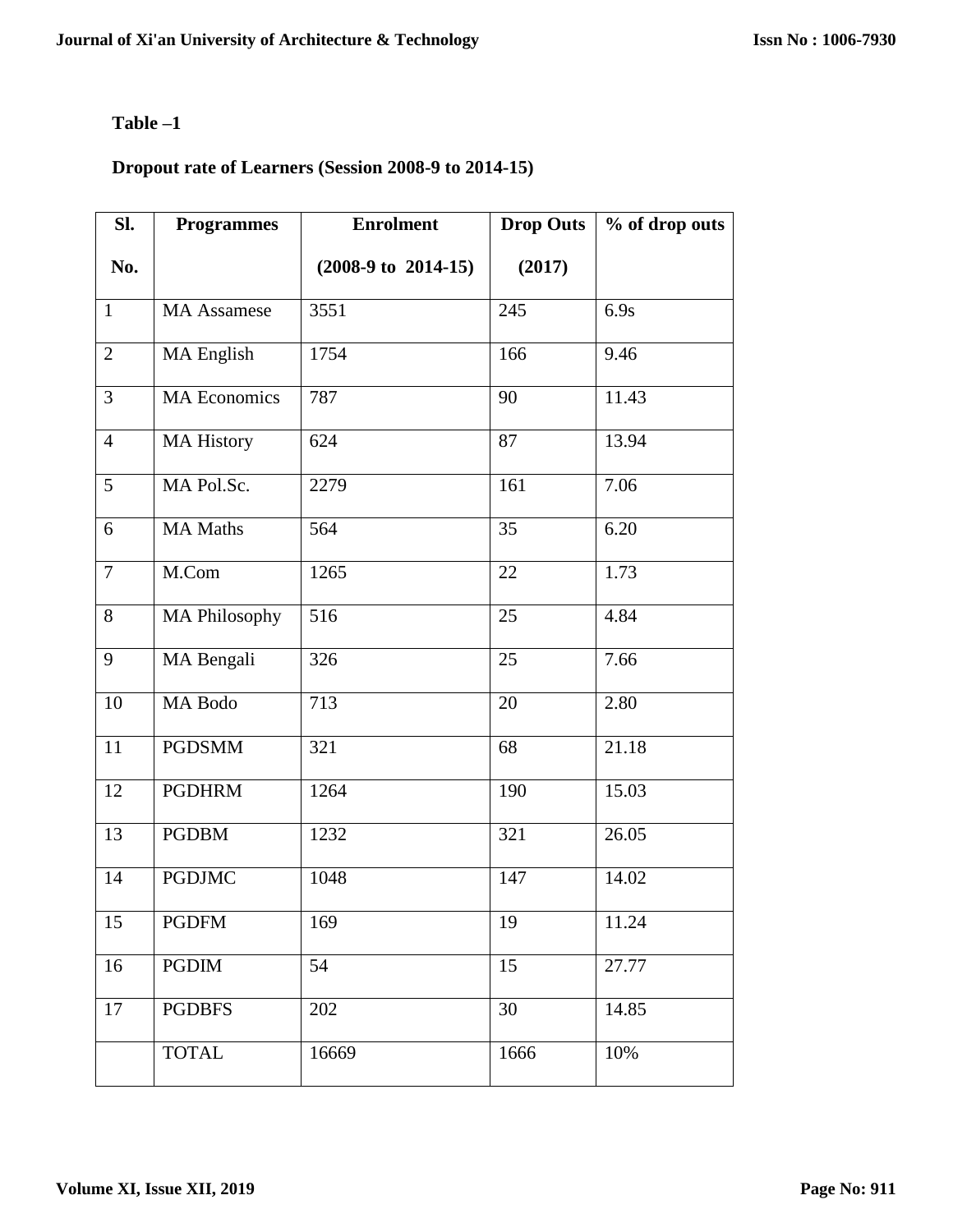From the above table it is revealed that there is still considerable number of dropout learners in the distance education programme of IDOL as 10% of the learners in various programmes are drop out during the period 2008-9 to 2014-15. However the dropout rate varies from subject to subject. The analysis is done on the basis of 2008-9 to 2014-15 data. Highest rate of drop out is found in PGDIM which is 27.77 percent followed by PGDBM 26.05 percent and PGDSMM 21.18 percent. The lowest rate of dropout i.e. only 1.73 percent is found in M.Com. programme. Highest enrolment of learners is found in MA programme in Assamese which 3551 from 2008-9 to 2014-15 where dropout rate is 6.9 percent. In MA Political science enrolment was 2279 and dropout rate is found 7.06 percent. Similarly in English dropout rate is 9.46 percent and enrolment was 1754 from 2008-9 to 2014-15. The highest dropout rate among the Master degree programme of general courses is found in M.A. in History where total enrolment is 624 and dropout rate is 13.94% followed by M.A. in Economics where total enrolment is 787 and dropout rate found 11.73 percent.

# **Objective-2**

 As there found to be a considerable number of drop out learners in the distance learning programme of IDOL in various courses in spite of its flexibility, the investigator tried to identify the causes of drop of learners. For this purpose the investigator selected total 250 number of dropout learners as sample for the present study on the basis of convenient sampling which is 15% of the total drop out learners (1666) identified from the office records. Questionnaire was constructed for the drop out learners where they had to identify the reasons of drop out. They could identify one or more reasons of drop out. The result is shown in the following table-

# **Table-2**

# **Reasons of Drop out**

| Sl.No. | <b>Reasons</b>                 | No of responses | Percentage |
|--------|--------------------------------|-----------------|------------|
|        | No Time for Study              | 165             | 66%        |
| 2      | Hiking of fees                 | 15              | 6%         |
| 3      | No Prospects of the course     | 66              | 26.4%      |
| 4      | Study Centre is not helpful    | 58              | 23.2%      |
| 5      | No Family Support              | 12              | 4.8%       |
| 6      | Insufficient reading materials | 70              | 28%        |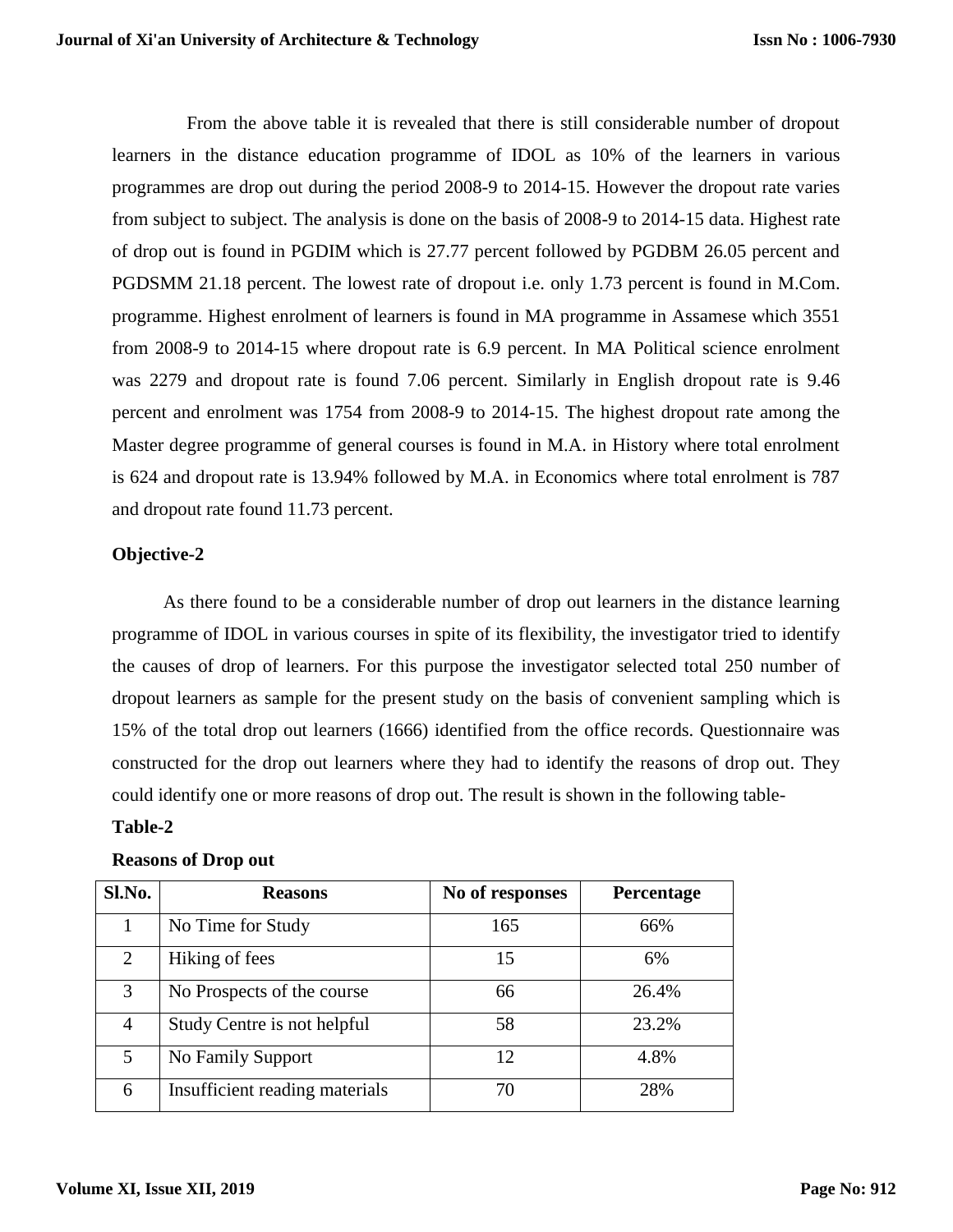| $\tau$ | Difficulty of the course                                          | 18                          | 7.2%  |
|--------|-------------------------------------------------------------------|-----------------------------|-------|
| 8      | Non submission of assignment                                      | 8                           | 3.3%  |
| 9      | Lack of library study facilities                                  | 4                           | 1.77% |
| 10     | Difficulties<br>study<br>without<br>to<br>teacher interaction     | 3                           | 1.33% |
| 11     | in<br>Could not achieve<br>well<br>previous semesters examination | 14                          | 6.22% |
| 12     | Course content not as expected<br>from the course description     | $\overline{2}$              | 0.8%  |
| 13     | Lack of adequate contact from<br>institute of study               | $\mathcal{D}_{\mathcal{L}}$ | 0.8%  |
| 14     | Another goal takes priority                                       | 12                          | 4.8%  |

From the above table it has been observed that majority of the learners i.e. 66 percent were drop out for the reason that they have no time for study. Although 6 percent drop out learners have opined that the fees is high but the percentage is quite a negligible. According to only 26.4 percent dropout learners the course has no prospects. It is also to be noted that 28 percent of the learners have drop out because of insufficiency of reading materials while 7.2 percent were dropout because of the difficulty of the courses along with other reasons. 23.2 percent have opined that the study centres were not much helpful which is also a contributing factor of learner's dropout. Again only 4.8 percent of the respondents did not have family support which is also one of the reasons of their dropout.

To study the extent of students drop out due to student related factors and institution related factors the reasons of drop out were divided into two parts. Students related factors include - (1) No time for study (2) No family support (3) Difficulty of the course. The institute related factors include  $-$  (1) High fees (2) No prospects of the course (3) Study centre is not helpful (4) Insufficient reading materials and (Analysis is shown in the following table no.3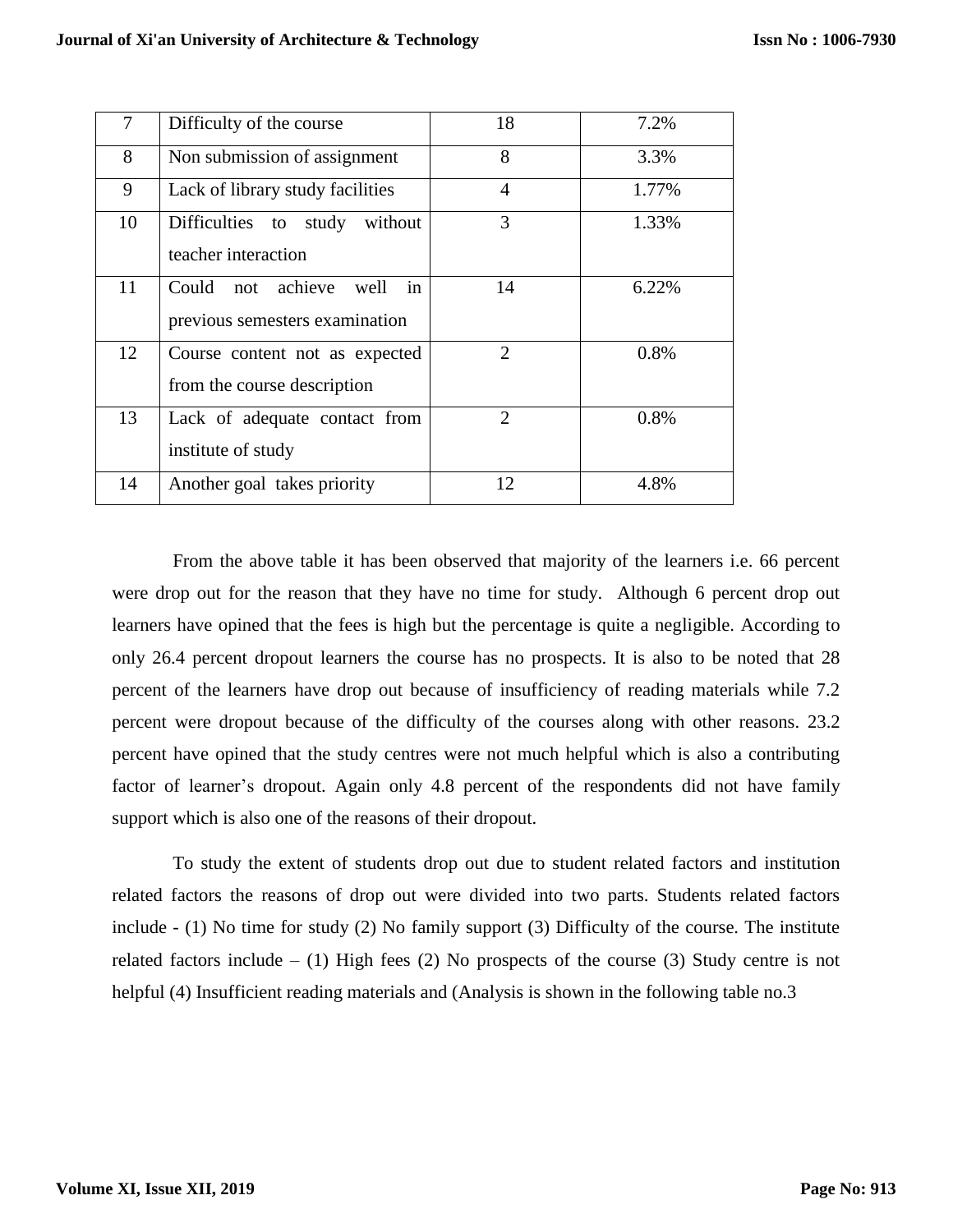# **Table- 3**

# **Student related and institution related reasons of drop out**

| <b>Student related Factors</b>                 | <b>Frequency</b> | Percentage |
|------------------------------------------------|------------------|------------|
| $(1)$ No time for study                        | 165              | 66%        |
| (2) No family support                          | 12               | 4.8%       |
| (3) Difficulty of the course                   | 18               | 7.2%       |
| (4) Non submission of assignment               | 8                | 3.3%       |
| (5) Difficulties to study without teacher      | 3                | 1.33%      |
| interaction                                    |                  |            |
| Could not achieve well in previous<br>(6)      | 14               | 6.22%      |
| semesters examination                          |                  |            |
| (7) Another goal takes priority                | 18               | 7.2%       |
| <b>Institution related factors</b>             | <b>Frequency</b> | Percentage |
| (1) Hiking of fees                             | 15               | 6%         |
|                                                |                  |            |
| (2) No Prospects of the course                 | 66               | 26.4%      |
| (3) Study centre is not helpful                | 58               | 23.2%      |
| (4) Insufficient reading materials             | 70               | 28%        |
| (5) Lack of library study facilities           | $\overline{4}$   | 1.77%      |
| (6) Course content not as expected from the    | $\overline{2}$   | 0.8%       |
| course description                             |                  |            |
| (7) Lack of adequate contact from institute of | 12               | 4.8%       |

Analysis of the above table shows that majority of the learners i.e. 66 percent drop out due to student related factors like 'no time for study' (66%). Some other student related factors like 'no family support' identified by 4.8% and 'difficulty of the course' identified by 7.2% , 'difficulties to study without teacher interaction' is 1.33% , 'could not achieve well in previous semesters examination' 6.22% and 'another goals takes priority' 7.2% of the drop out learners. Institution related factors like 'hiking of fees' has been mentioned by only 6 % of the respondents. Among the institution related factors the highest is 'insufficient reading materials'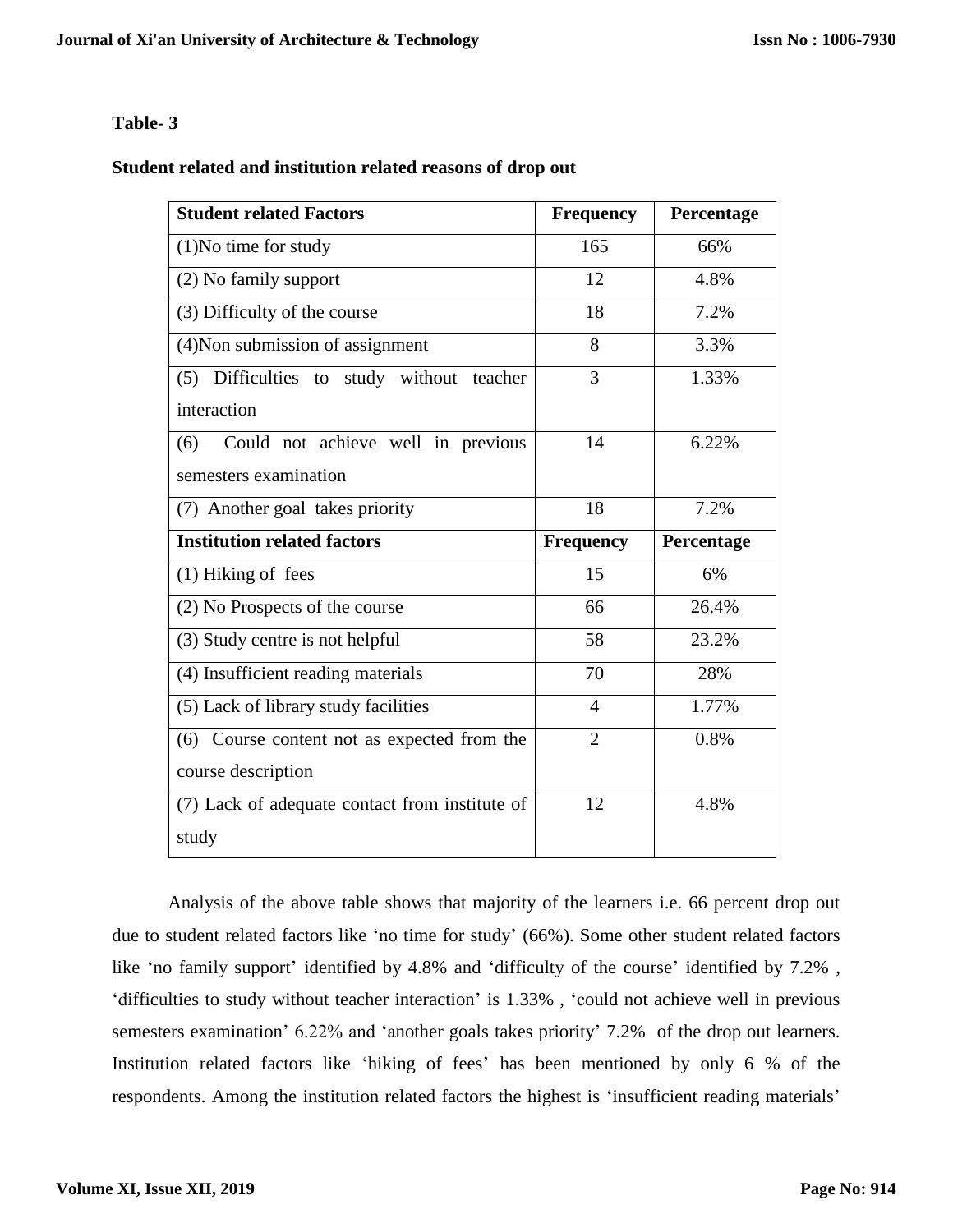as identified by 28% of the respondents followed by 'no prospects of the courses' (26.4%) and 'study centre is not helpful' (23.2%). It is observed that total 227 responses are related to student related factors while non student related factors identified by 238 respondents. However it is found that although institution related factors have been one of the important contributing factors of learners drop out but student related factors are also not negligible.

### **Recommendations**

- The courses in distance education should be more job-oriented.
- It should be shaped in such a way so that it becomes more interactive, keeps the learners engaged and counters issues like isolations and disconnectedness.
- The study center should be well equipped so that a student feels good to visit it, spends more time and stay connected.
- Provide study materials which are simple, easy to understand, have in depth discussion and provide all required information.
- Increased number of full time faculties can help better engagement of the students through different course activities. Also it can help increase the duration of personal contact programme.
- For building self-confidence among them, students from distance education should be allowed to take part in different on campus placement events.
- The duration of personal contact programme should be increased.
- The fee structure should be rationalized, should be as low as possible so that it does not hamper the students from continuing the courses and helps meeting the basic theme of distance education to enlighten as many people as possible.

# **Concluding remarks**

 The increasing enrolment in distance education during the last couple of decades both in India and elsewhere in the world have led to think that distance education is a significant alternative of formal on campus learning which is rigid in time duration and age etc. Although distance education is becoming popular but some weak points are also found in distance education. The result of the study also reveals that the progress of the academic programmes of Institute of Distance and Open learning is although satisfactory, but drop out of learners is still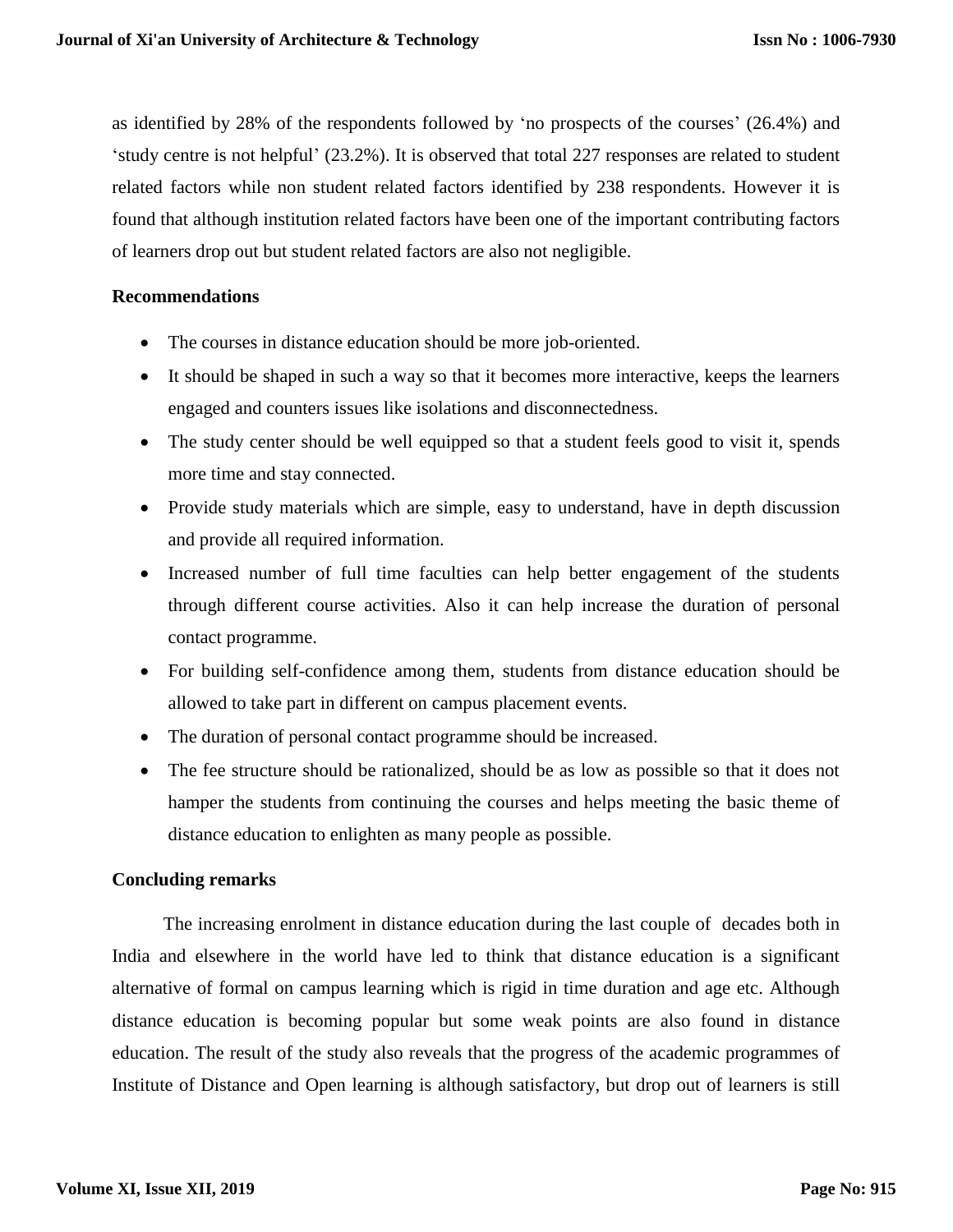one of the major problems, it has also increased the non completion rate. The study has revealed that there is still considerable number of dropout learners in the distance education programme of IDOL. GU, however the dropout rate varies from subject to subject. Proper care must be taken so that reading materials reach the learners in time. The IDOL may open more job oriented and professional courses for the benefit of the learners. Training programme for preparation of materials, assessment and evaluation should be frequently organized. Still it is expected the IDOL will be able to cater the educational needs of a large number of students of different groups and create manpower for the country.

### **References**

**Best, J. W. et. al.** (1978). *Research in Education,* Prentice Hall of India, New Delhi.

**Bhatnagar, S.** (1997). *Distance Education- A system under stress, An indepth study of the Indian Institute of Correspondence Course*, Kumar Mittal Concept Publishing Company. Mohangarh - 59,pp.15-16, 86-87.

**Chander,Prof. Jose** (1998). *'Towards a Better Student Support System in Distance Education'* in Ramaiah, P. and K. Murali Monohar (eds), SSS in DE, IDEA 1998,pp.11-18.

**Goswami , Dulumoni**(2011). *Higher Education in India – Growth Expansion and Issues*. DVS Publishers, Guwahati

**Reddy, V. R.** (1994). *Learner attitudes and suggestions in Distance Education: An Interface,* Hyderabad BRAOU.

**Roy, Tania Sur (2012).** *An Evaluative Study for the Functioning of Distance Education Institutions in Assam and its impact on the Scholastic Achievement of the Learners*. ( unpublished Thesis)

**Sharma, Darshana** (2011). *Factors Affecting on Learner Unsuccessfulness in Master of Education Programme Distance Education Mode,* An International Journal of Education and Social Development, vol. 2, No. 2, New Delhi Publishers, 90 Sainik Vihar, Mohangarden, New Delhi- 59, p. 217.